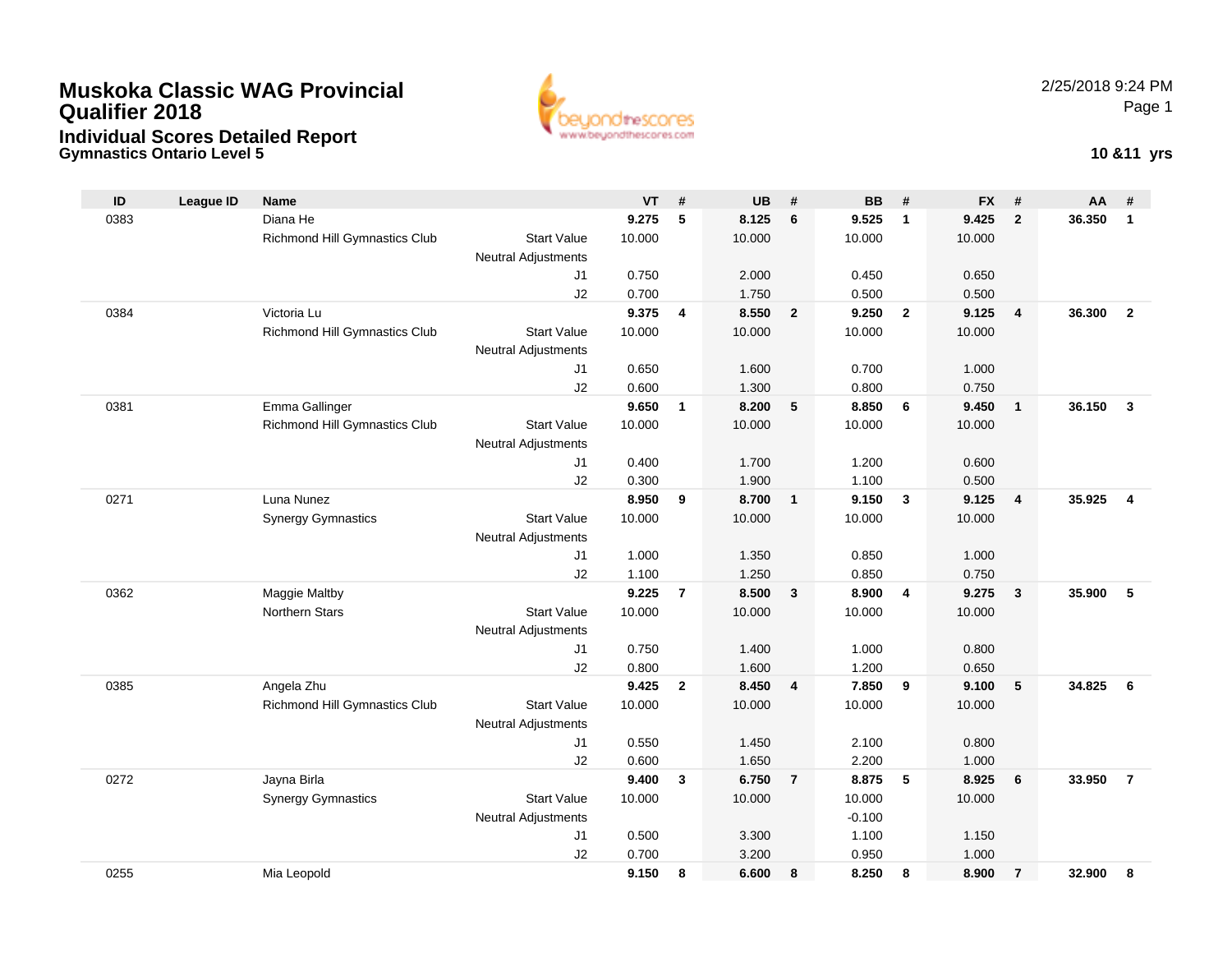# **Muskoka Classic WAG ProvincialQualifier 2018**



### 2/25/2018 9:24 PM

Page 2

|      | Individual Scores Detailed Report |                            | www.beyondthescores.com |         |        |              |             |
|------|-----------------------------------|----------------------------|-------------------------|---------|--------|--------------|-------------|
|      | <b>Synergy Gymnastics</b>         | <b>Start Value</b>         | 10.000                  | 10.000  | 10.000 | 10.000       |             |
|      |                                   | <b>Neutral Adjustments</b> |                         |         |        |              |             |
|      |                                   | J1                         | 0.800                   | 3.400   | 1.800  | 1.200        |             |
|      |                                   | J2                         | 0.900                   | 3.400   | 1.700  | 1.000        |             |
| 0188 | Marin Couldrey                    |                            | 9.250<br>- 6            | 5.550 9 | 8.500  | 8.750<br>- 8 | 32.050<br>9 |
|      | Gym Magic                         | <b>Start Value</b>         | 10.000                  | 10.000  | 10.000 | 10.000       |             |
|      |                                   | <b>Neutral Adjustments</b> |                         |         |        |              |             |
|      |                                   | J1                         | 0.800                   | 4.650   | 1.400  | 1.200        |             |
|      |                                   | J2                         | 0.700                   | 4.250   | 1.600  | 1.300        |             |

#### **Gymnastics Ontario Level 5**

| ID   | <b>League ID</b> | <b>Name</b>                   |                            | <b>VT</b> | #              | <b>UB</b> | #                       | <b>BB</b> | #              | <b>FX</b> | #              | <b>AA</b> | #              |
|------|------------------|-------------------------------|----------------------------|-----------|----------------|-----------|-------------------------|-----------|----------------|-----------|----------------|-----------|----------------|
| 0191 |                  | Seana Maennling               |                            | 9.475     | 1              | 8.625     | $\overline{4}$          | 8.525     | $\overline{2}$ | 9.000     | 5              | 35.625    | 1              |
|      |                  | Gym Magic                     | <b>Start Value</b>         | 10.000    |                | 10.000    |                         | 10.000    |                | 10.000    |                |           |                |
|      |                  |                               | <b>Neutral Adjustments</b> |           |                |           |                         |           |                |           |                |           |                |
|      |                  |                               | J1                         | 0.550     |                | 1.450     |                         | 1.450     |                | 0.900     |                |           |                |
|      |                  |                               | J2                         | 0.500     |                | 1.300     |                         | 1.500     |                | 1.100     |                |           |                |
| 0360 |                  | Cadence Kearney               |                            | 9.225     | $\overline{4}$ | 8.750     | $\overline{\mathbf{2}}$ | 8.600     | $\overline{1}$ | 9.050     | $\overline{4}$ | 35.625    | $\mathbf{1}$   |
|      |                  | Northern Stars                | <b>Start Value</b>         | 10.000    |                | 10.000    |                         | 10.000    |                | 10.000    |                |           |                |
|      |                  |                               | <b>Neutral Adjustments</b> |           |                |           |                         |           |                |           |                |           |                |
|      |                  |                               | J <sub>1</sub>             | 0.700     |                | 1.350     |                         | 1.350     |                | 1.000     |                |           |                |
|      |                  |                               | J2                         | 0.850     |                | 1.150     |                         | 1.450     |                | 0.900     |                |           |                |
| 0201 |                  | Sophie Urbanovic              |                            | 9.400     | $\overline{2}$ | 8.525     | 5                       | 8.400     | 4              | 9.200     | $\mathbf{3}$   | 35.525    | $\overline{2}$ |
|      |                  | Gym Magic                     | <b>Start Value</b>         | 10.000    |                | 10.000    |                         | 10.000    |                | 10.000    |                |           |                |
|      |                  |                               | <b>Neutral Adjustments</b> |           |                |           |                         |           |                |           |                |           |                |
|      |                  |                               | J <sub>1</sub>             | 0.600     |                | 1.500     |                         | 1.600     |                | 0.900     |                |           |                |
|      |                  |                               | J2                         | 0.600     |                | 1.450     |                         | 1.600     |                | 0.700     |                |           |                |
| 0386 |                  | Alexa Pinilla                 |                            | 9.400     | $\overline{2}$ | 8.450     | 6                       | 8.425     | $\mathbf{3}$   | 8.875     | 6              | 35.150    | $\mathbf{3}$   |
|      |                  | Richmond Hill Gymnastics Club | <b>Start Value</b>         | 10.000    |                | 10.000    |                         | 10.000    |                | 10.000    |                |           |                |
|      |                  |                               | <b>Neutral Adjustments</b> |           |                |           |                         |           |                |           |                |           |                |
|      |                  |                               | J1                         | 0.600     |                | 1.700     |                         | 1.650     |                | 1.200     |                |           |                |
|      |                  |                               | J2                         | 0.600     |                | 1.400     |                         | 1.500     |                | 1.050     |                |           |                |
| 0387 |                  | Jordan Winer-Ma               |                            | 9.350     | 3              | 8.700     | $\overline{\mathbf{3}}$ | 7.700     | -5             | 9.375     | $\mathbf{1}$   | 35.125    | $\overline{4}$ |
|      |                  | Richmond Hill Gymnastics Club | <b>Start Value</b>         | 10.000    |                | 10.000    |                         | 10.000    |                | 10.000    |                |           |                |
|      |                  |                               | <b>Neutral Adjustments</b> |           |                |           |                         |           |                |           |                |           |                |
|      |                  |                               | J <sub>1</sub>             | 0.600     |                | 1.200     |                         | 2.200     |                | 0.650     |                |           |                |
|      |                  |                               | J <sub>2</sub>             | 0.700     |                | 1.400     |                         | 2.400     |                | 0.600     |                |           |                |
| 0099 |                  | Kairsen Frick                 |                            | 8.975     | 5              | 8.900     | $\overline{1}$          | 7.350     | 6              | 9.300     | $\overline{2}$ | 34.525    | 5              |

**12 yrs**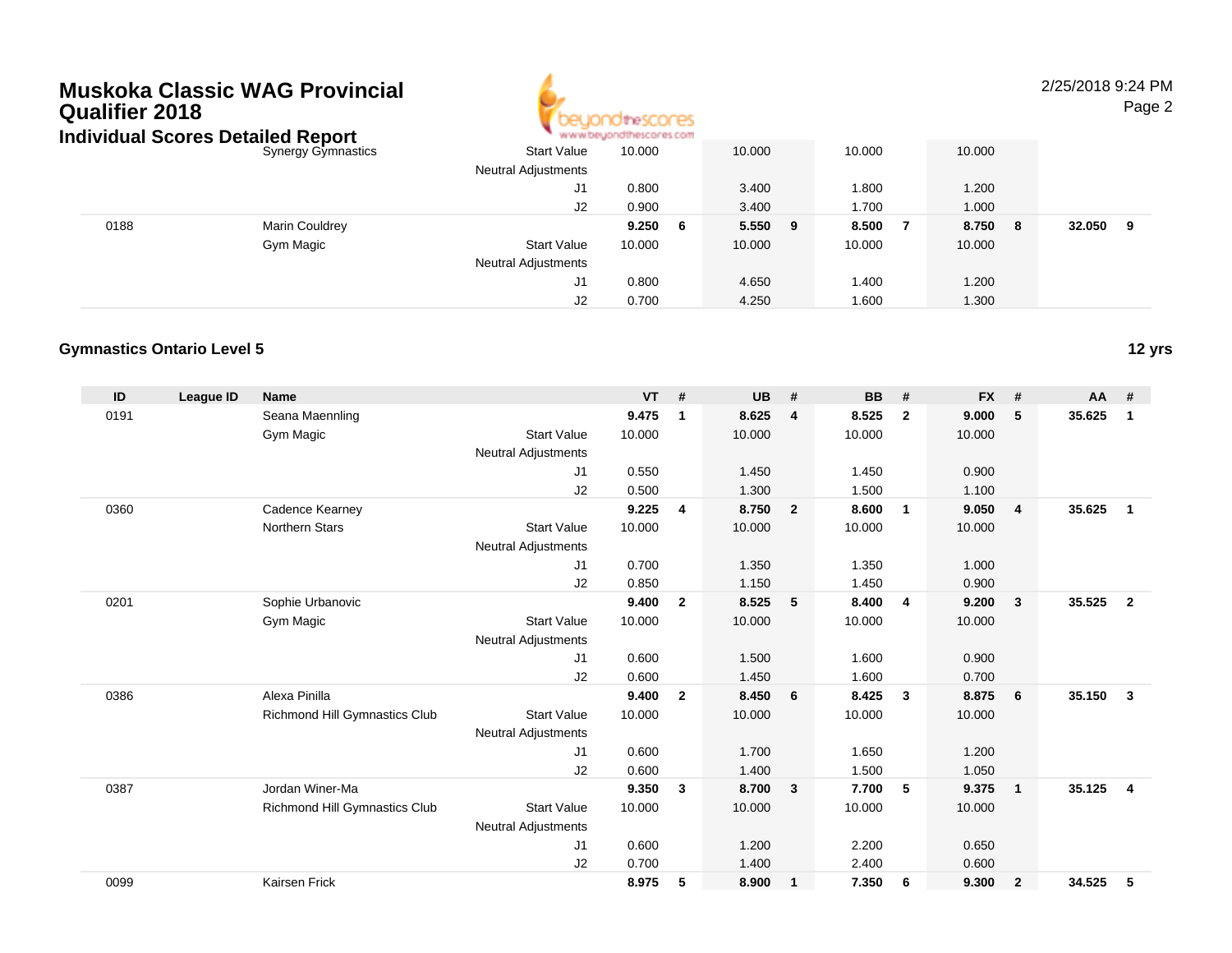# **Muskoka Classic WAG ProvincialQualifier 2018Individua**



# 2/25/2018 9:24 PM

Page 3

|                    | al Scores Detailed Report   |                            | www.beyondthescores.com |    |           |                         |           |                         |        |                         |        |     |        |
|--------------------|-----------------------------|----------------------------|-------------------------|----|-----------|-------------------------|-----------|-------------------------|--------|-------------------------|--------|-----|--------|
|                    | <b>Gymnastics Energy</b>    | <b>Start Value</b>         | 10.000                  |    | 10.000    |                         | 10.000    |                         | 10.000 |                         |        |     |        |
|                    |                             | <b>Neutral Adjustments</b> |                         |    |           |                         |           |                         |        |                         |        |     |        |
|                    |                             | J1                         | 0.950                   |    | 1.200     |                         | 2.600     |                         | 0.650  |                         |        |     |        |
|                    |                             | J2                         | 1.100                   |    | 1.000     |                         | 2.700     |                         | 0.750  |                         |        |     |        |
|                    |                             |                            |                         |    |           |                         |           |                         |        |                         |        |     |        |
| cs Ontario Level 5 |                             |                            |                         |    |           |                         |           |                         |        |                         |        |     | 13 yrs |
| League ID          | <b>Name</b>                 |                            | <b>VT</b>               | #  | <b>UB</b> | #                       | <b>BB</b> | #                       | $FX$ # |                         | $AA$ # |     |        |
|                    | Ariane Carr                 |                            | 9.600                   | -1 | 9.400     | $\overline{\mathbf{2}}$ | 9.125     | $\overline{\mathbf{2}}$ | 9.350  | $\overline{\mathbf{2}}$ | 37.475 | - 1 |        |
|                    | <b>Champions Gymnastics</b> | <b>Start Value</b>         | 10.000                  |    | 10.000    |                         | 10.000    |                         | 10.000 |                         |        |     |        |
|                    |                             | <b>Neutral Adjustments</b> |                         |    |           |                         |           |                         |        |                         |        |     |        |
|                    |                             | J1                         | 0.300                   |    | 0.500     |                         | 0.850     |                         | 0.750  |                         |        |     |        |
|                    |                             |                            |                         |    |           |                         |           |                         |        |                         |        |     |        |

#### **Gymnastic**

| ID   | <b>League ID</b> | <b>Name</b>                 |                            | <b>VT</b> | $\pmb{\#}$   | <b>UB</b> | #              | <b>BB</b> | #              | <b>FX</b> | #                       | AA     | #              |
|------|------------------|-----------------------------|----------------------------|-----------|--------------|-----------|----------------|-----------|----------------|-----------|-------------------------|--------|----------------|
| 0036 |                  | Ariane Carr                 |                            | 9.600     | $\mathbf{1}$ | 9.400     | $\overline{2}$ | 9.125     | $\overline{2}$ | 9.350     | $\overline{2}$          | 37.475 | $\mathbf{1}$   |
|      |                  | <b>Champions Gymnastics</b> | <b>Start Value</b>         | 10.000    |              | 10.000    |                | 10.000    |                | 10.000    |                         |        |                |
|      |                  |                             | Neutral Adjustments        |           |              |           |                |           |                |           |                         |        |                |
|      |                  |                             | J1                         | 0.300     |              | 0.500     |                | 0.850     |                | 0.750     |                         |        |                |
|      |                  |                             | J2                         | 0.500     |              | 0.700     |                | 0.900     |                | 0.550     |                         |        |                |
| 0038 |                  | <b>Adriann Fluke</b>        |                            | 9.550     | $\mathbf{2}$ | 8.825     | $\mathbf{3}$   | 9.325     | $\overline{1}$ | 9.425     | $\overline{\mathbf{1}}$ | 37.125 | $\overline{2}$ |
|      |                  | <b>Champions Gymnastics</b> | <b>Start Value</b>         | 10.000    |              | 10.000    |                | 10.000    |                | 10.000    |                         |        |                |
|      |                  |                             | <b>Neutral Adjustments</b> |           |              |           |                |           |                |           |                         |        |                |
|      |                  |                             | J1                         | 0.400     |              | 1.200     |                | 0.650     |                | 0.550     |                         |        |                |
|      |                  |                             | J2                         | 0.500     |              | 1.150     |                | 0.700     |                | 0.600     |                         |        |                |
| 0037 |                  | Stella Carr                 |                            | 9.600     | $\mathbf{1}$ | 9.450     | $\overline{1}$ | 8.475     | 6              | 9.425     | $\overline{1}$          | 36.950 | $\mathbf{3}$   |
|      |                  | <b>Champions Gymnastics</b> | <b>Start Value</b>         | 10.000    |              | 10.000    |                | 10.000    |                | 10.000    |                         |        |                |
|      |                  |                             | <b>Neutral Adjustments</b> |           |              |           |                | $-0.100$  |                |           |                         |        |                |
|      |                  |                             | J1                         | 0.400     |              | 0.550     |                | 1.450     |                | 0.500     |                         |        |                |
|      |                  |                             | J2                         | 0.400     |              | 0.550     |                | 1.400     |                | 0.650     |                         |        |                |
| 0189 |                  | Maeve Doherty               |                            | 9.600     | $\mathbf{1}$ | 7.975     | 9              | 8.975     | $\mathbf{3}$   | 8.975     | $\overline{4}$          | 35.525 | $\overline{4}$ |
|      |                  | Gym Magic                   | <b>Start Value</b>         | 10.000    |              | 10.000    |                | 10.000    |                | 10.000    |                         |        |                |
|      |                  |                             | <b>Neutral Adjustments</b> |           |              |           |                |           |                |           |                         |        |                |
|      |                  |                             | J1                         | 0.400     |              | 1.950     |                | 0.950     |                | 0.950     |                         |        |                |
|      |                  |                             | J2                         | 0.400     |              | 2.100     |                | 1.100     |                | 1.100     |                         |        |                |
| 0113 |                  | Alexis Keeping              |                            | 9.100     | 6            | 8.825     | $\mathbf{3}$   | 8.300     | 8              | 9.075     | $\overline{\mathbf{3}}$ | 35.300 | -5             |
|      |                  | <b>Gymnastics Energy</b>    | <b>Start Value</b>         | 10.000    |              | 10.000    |                | 10.000    |                | 10.000    |                         |        |                |
|      |                  |                             | <b>Neutral Adjustments</b> |           |              |           |                | $-0.100$  |                |           |                         |        |                |
|      |                  |                             | J1                         | 0.900     |              | 1.250     |                | 1.600     |                | 0.900     |                         |        |                |
|      |                  |                             | J2                         | 0.900     |              | 1.100     |                | 1.600     |                | 0.950     |                         |        |                |
| 0364 |                  | Karlene Gooch               |                            | 9.300     | 3            | 8.600     | 5              | 8.250     | 9              | 8.925     | 5                       | 35.075 | - 6            |
|      |                  | <b>Northern Stars</b>       | <b>Start Value</b>         | 10.000    |              | 10.000    |                | 10.000    |                | 10.000    |                         |        |                |
|      |                  |                             | <b>Neutral Adjustments</b> |           |              |           |                | $-0.100$  |                |           |                         |        |                |
|      |                  |                             | J1                         | 0.700     |              | 1.500     |                | 1.700     |                | 0.950     |                         |        |                |
|      |                  |                             | J2                         | 0.700     |              | 1.300     |                | 1.600     |                | 1.200     |                         |        |                |
| 0190 |                  | Maya Farquharson            |                            | 9.225     | 4            | 8.625     | 4              | 8.025     | 10             | 8.700     | 10                      | 34.575 | $\overline{7}$ |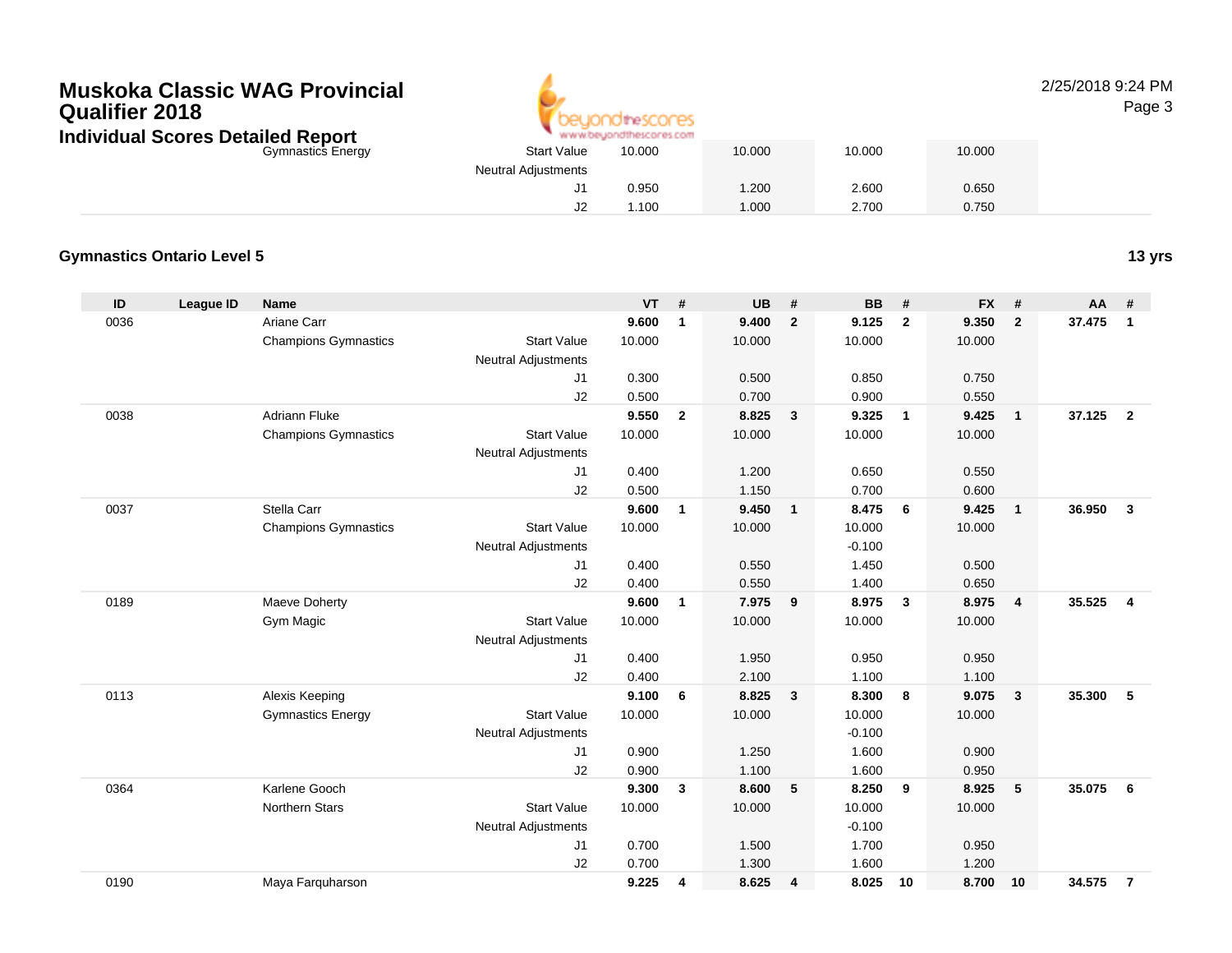| <b>Qualifier 2018</b> | <b>Muskoka Classic WAG Provincial</b>                 |                                                  | )ChreScones<br>www.beuondthescores.com |                |                |                |                |                |                |                | 2/25/2018 9:24 PM | Page 4 |
|-----------------------|-------------------------------------------------------|--------------------------------------------------|----------------------------------------|----------------|----------------|----------------|----------------|----------------|----------------|----------------|-------------------|--------|
|                       | <b>Individual Scores Detailed Report</b><br>Gym Magic | <b>Start Value</b><br><b>Neutral Adjustments</b> | 10.000                                 |                | 10.000         |                | 10.000         |                | 10.000         |                |                   |        |
|                       |                                                       | J <sub>1</sub><br>J2                             | 0.800<br>0.750                         |                | 1.450<br>1.300 |                | 2.000<br>1.950 |                | 1.200<br>1.400 |                |                   |        |
| 0194                  | <b>Emily Sims</b>                                     |                                                  | 8.900                                  | 8              | 8.450          | $\overline{7}$ | 8.325          | $\overline{7}$ | 8.825          | $\overline{7}$ | 34.500            | 8      |
|                       | Gym Magic                                             | <b>Start Value</b><br><b>Neutral Adjustments</b> | 10.000                                 |                | 10.000         |                | 10.000         |                | 10.000         |                |                   |        |
|                       |                                                       | J1                                               | 1.200                                  |                | 1.700          |                | 1.650          |                | 1.100          |                |                   |        |
|                       |                                                       | J2                                               | 1.000                                  |                | 1.400          |                | 1.700          |                | 1.250          |                |                   |        |
| 0111                  | Cecilia Noble                                         |                                                  | 8.700                                  | - 9            | 8.550          | 6              | 7.900          | 11             | 8.900          | 6              | 34.050            | 9      |
|                       | <b>Gymnastics Energy</b>                              | <b>Start Value</b>                               | 10.000                                 |                | 10.000         |                | 10.000         |                | 10.000         |                |                   |        |
|                       |                                                       | <b>Neutral Adjustments</b>                       |                                        |                |                |                | $-0.100$       |                |                |                |                   |        |
|                       |                                                       | J1                                               | 1.200                                  |                | 1.400          |                | 1.900          |                | 1.100          |                |                   |        |
|                       |                                                       | J2                                               | 1.400                                  |                | 1.500          |                | 2.100          |                | 1.100          |                |                   |        |
| 0110                  | Keira Jodoin                                          |                                                  | 9.050                                  | $\overline{7}$ | 8.300          | 8              | 7.775          | 12             | 8.750          | 9              | 33.875            | 10     |
|                       | <b>Gymnastics Energy</b>                              | <b>Start Value</b>                               | 10.000                                 |                | 10.000         |                | 10.000         |                | 10.000         |                |                   |        |
|                       |                                                       | <b>Neutral Adjustments</b>                       |                                        |                |                |                | $-0.100$       |                |                |                |                   |        |
|                       |                                                       | J1                                               | 1.100                                  |                | 1.600          |                | 2.200          |                | 1.200          |                |                   |        |
|                       |                                                       | J2                                               | 0.800                                  |                | 1.800          |                | 2.050          |                | 1.300          |                |                   |        |
| 0408                  | Eden Erkkila                                          |                                                  | 8.550                                  | 10             | 7.600          | 10             | 8.900          | $\overline{4}$ | 8.775          | 8              | 33.825            | $-11$  |
|                       | Sault Ste Marie Gymnastics Club                       | <b>Start Value</b>                               | 10.000                                 |                | 10.000         |                | 10.000         |                | 10.000         |                |                   |        |
|                       |                                                       | <b>Neutral Adjustments</b>                       |                                        |                |                |                |                |                |                |                |                   |        |
|                       |                                                       | J <sub>1</sub>                                   | 1.400                                  |                | 2.450          |                | 1.050          |                | 1.250          |                |                   |        |
|                       |                                                       | J2                                               | 1.500                                  |                | 2.350          |                | 1.150          |                | 1.200          |                |                   |        |
| 0258                  | Isabella Shah                                         |                                                  | 9.150                                  | 5              | 7.400          | 11             | 8.575          | $\sqrt{5}$     | 8.600          | 11             | 33.725            | 12     |
|                       | <b>Synergy Gymnastics</b>                             | <b>Start Value</b>                               | 10.000                                 |                | 10.000         |                | 10.000         |                | 10.000         |                |                   |        |
|                       |                                                       | <b>Neutral Adjustments</b>                       |                                        |                |                |                |                |                |                |                |                   |        |
|                       |                                                       | J <sub>1</sub>                                   | 0.800                                  |                | 2.700          |                | 1.350          |                | 1.300          |                |                   |        |
|                       |                                                       | J2                                               | 0.900                                  |                | 2.500          |                | 1.500          |                | 1.500          |                |                   |        |

#### **Gymnastics Ontario Level 514 yrs**

| ID   | League ID | Name                     |                            | VT     | # | <b>UB</b> | #              | <b>BB</b> | #            | $FX$ # |              | $AA$ # |                         |
|------|-----------|--------------------------|----------------------------|--------|---|-----------|----------------|-----------|--------------|--------|--------------|--------|-------------------------|
| 0114 |           | Jordan Orzel             |                            | 9.175  | 4 | 8.625     | $\overline{2}$ | 8.725     | $\mathbf{2}$ | 8.775  | $\mathbf{2}$ | 35.300 | $\blacksquare$          |
|      |           | <b>Gymnastics Energy</b> | <b>Start Value</b>         | 10.000 |   | 10.000    |                | 10.000    |              | 10.000 |              |        |                         |
|      |           |                          | <b>Neutral Adjustments</b> |        |   |           |                |           |              |        |              |        |                         |
|      |           |                          | J1                         | 0.800  |   | 1.400     |                | .350      |              | 1.200  |              |        |                         |
|      |           |                          | J2                         | 0.850  |   | 1.350     |                | .200      |              | 1.250  |              |        |                         |
| 0112 |           | Chloe Winterbottom       |                            | 9.375  | 2 | 9.000     |                | 8.150     | 5            | 8.725  | 3            | 35.250 | $\overline{\mathbf{2}}$ |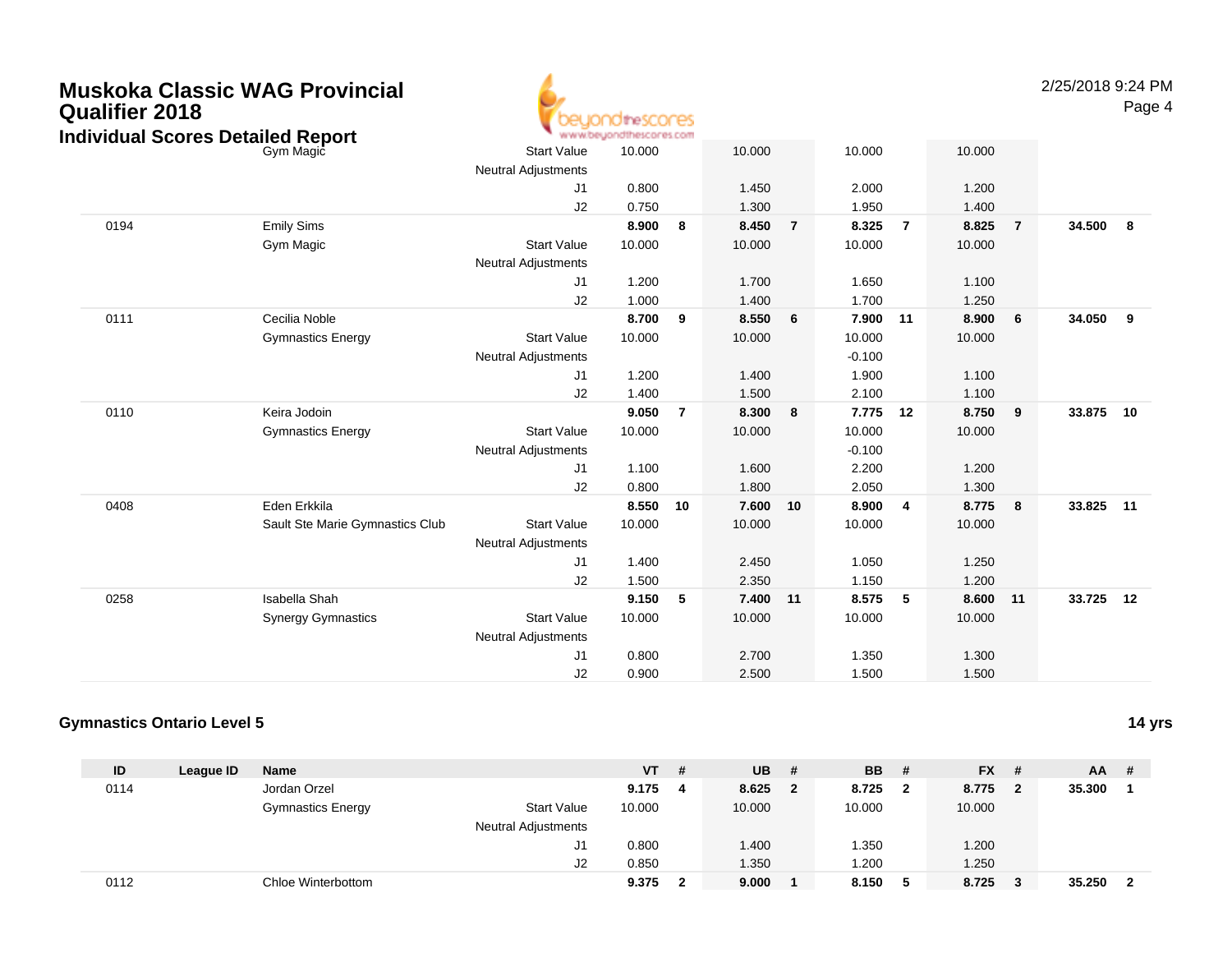### **Muskoka Classic WAG ProvincialQualifier 2018Individual Scores Detailed Report**



2/25/2018 9:24 PMPage 5

| dividual Scores Detailed Report |                                 |                            | www.beyondthescores.com |   |        |   |          |   |         |                |          |                         |
|---------------------------------|---------------------------------|----------------------------|-------------------------|---|--------|---|----------|---|---------|----------------|----------|-------------------------|
|                                 | <b>Gymnastics Energy</b>        | <b>Start Value</b>         | 10.000                  |   | 10.000 |   | 10.000   |   | 10.000  |                |          |                         |
|                                 |                                 | <b>Neutral Adjustments</b> |                         |   |        |   | $-0.100$ |   |         |                |          |                         |
|                                 |                                 | J1                         | 0.600                   |   | 1.000  |   | 1.800    |   | 1.400   |                |          |                         |
|                                 |                                 | J2                         | 0.650                   |   | 1.000  |   | 1.700    |   | 1.150   |                |          |                         |
| 0192                            | Stephanie Muntean               |                            | 9.200                   | 3 | 8.525  | 3 | 8.750    | 1 | 8.500 4 |                | 34.975 3 |                         |
|                                 | Gym Magic                       | <b>Start Value</b>         | 10.000                  |   | 10.000 |   | 10.000   |   | 10.000  |                |          |                         |
|                                 |                                 | <b>Neutral Adjustments</b> |                         |   |        |   |          |   |         |                |          |                         |
|                                 |                                 | J1                         | 0.800                   |   | 1.400  |   | 1.300    |   | 1.400   |                |          |                         |
|                                 |                                 | J2                         | 0.800                   |   | 1.550  |   | 1.200    |   | 1.600   |                |          |                         |
| 0409                            | Vera Antunes                    |                            | 9.425                   | 1 | 8.425  | 4 | 8.225    | 4 | 8.850   | $\blacksquare$ | 34.925   | $\overline{\mathbf{4}}$ |
|                                 | Sault Ste Marie Gymnastics Club | <b>Start Value</b>         | 10.000                  |   | 10.000 |   | 10.000   |   | 10.000  |                |          |                         |
|                                 |                                 | <b>Neutral Adjustments</b> |                         |   |        |   | $-0.100$ |   |         |                |          |                         |
|                                 |                                 | J1                         | 0.650                   |   | 1.700  |   | 1.600    |   | 1.050   |                |          |                         |
|                                 |                                 | J2                         | 0.500                   |   | 1.450  |   | 1.750    |   | 1.250   |                |          |                         |
| 0193                            | Estella McCarthy                |                            | 8.800                   | 5 | 8.375  | 5 | 8.350    | 3 | 7.875   | 5              | 33.400   | 5                       |
|                                 | Gym Magic                       | <b>Start Value</b>         | 10.000                  |   | 10.000 |   | 10.000   |   | 10.000  |                |          |                         |
|                                 |                                 | <b>Neutral Adjustments</b> |                         |   |        |   | $-0.100$ |   |         |                |          |                         |
|                                 |                                 | J1                         | 1.100                   |   | 1.850  |   | 1.600    |   | 2.000   |                |          |                         |
|                                 |                                 | J2                         | 1.300                   |   | 1.400  |   | 1.500    |   | 2.250   |                |          |                         |

#### **Gymnastics Ontario Level 5**

| ID   | League ID | Name                            |                            | <b>VT</b> | $\overline{t}$ | <b>UB</b> | #                       | <b>BB</b> | #                       | <b>FX</b> | #              | $AA$ # |                |
|------|-----------|---------------------------------|----------------------------|-----------|----------------|-----------|-------------------------|-----------|-------------------------|-----------|----------------|--------|----------------|
| 0115 |           | Jordyn Carter                   |                            | 9.575     | $\overline{2}$ | 9.250     | - 1                     | 9.475     | $\mathbf 1$             | 9.325     | 1              | 37.625 |                |
|      |           | <b>Gymnastics Energy</b>        | <b>Start Value</b>         | 10.000    |                | 10.000    |                         | 10.000    |                         | 10.000    |                |        |                |
|      |           |                                 | <b>Neutral Adjustments</b> |           |                |           |                         |           |                         |           |                |        |                |
|      |           |                                 | J1                         | 0.450     |                | 0.800     |                         | 0.500     |                         | 0.700     |                |        |                |
|      |           |                                 | J2                         | 0.400     |                | 0.700     |                         | 0.550     |                         | 0.650     |                |        |                |
| 0039 |           | <b>Tarryn Laurie</b>            |                            | 9.625     | -1             | 8.950     | $\overline{\mathbf{2}}$ | 8.850     | $\overline{\mathbf{2}}$ | 7.450     | 4              | 34.875 | $\overline{2}$ |
|      |           | <b>Champions Gymnastics</b>     | <b>Start Value</b>         | 10.000    |                | 10.000    |                         | 10.000    |                         | 10.000    |                |        |                |
|      |           |                                 | <b>Neutral Adjustments</b> |           |                |           |                         |           |                         |           |                |        |                |
|      |           |                                 | J1                         | 0.350     |                | 0.950     |                         | 1.100     |                         | 2.600     |                |        |                |
|      |           |                                 | J2                         | 0.400     |                | 1.150     |                         | 1.200     |                         | 2.500     |                |        |                |
| 0412 |           | Julianne Whalen                 |                            | 9.625     | 1              | 7.350     | $\overline{\mathbf{4}}$ | 7.750     | -4                      | 8.800     | $\overline{2}$ | 33.525 | -3             |
|      |           | Sault Ste Marie Gymnastics Club | <b>Start Value</b>         | 10.000    |                | 10.000    |                         | 10.000    |                         | 10.000    |                |        |                |
|      |           |                                 | Neutral Adjustments        |           |                |           |                         | $-0.100$  |                         |           |                |        |                |
|      |           |                                 | J <sub>1</sub>             | 0.350     |                | 2.600     |                         | 2.300     |                         | 1.100     |                |        |                |
|      |           |                                 | J2                         | 0.400     |                | 2.700     |                         | 2.000     |                         | 1.300     |                |        |                |
| 0329 |           | <b>Emily Fleming</b>            |                            | 8.450     | 3              | 8.025     | $\mathbf{3}$            | 8.050     | 3                       | 8.600     | 3              | 33.125 | 4              |

**15+ yrs**